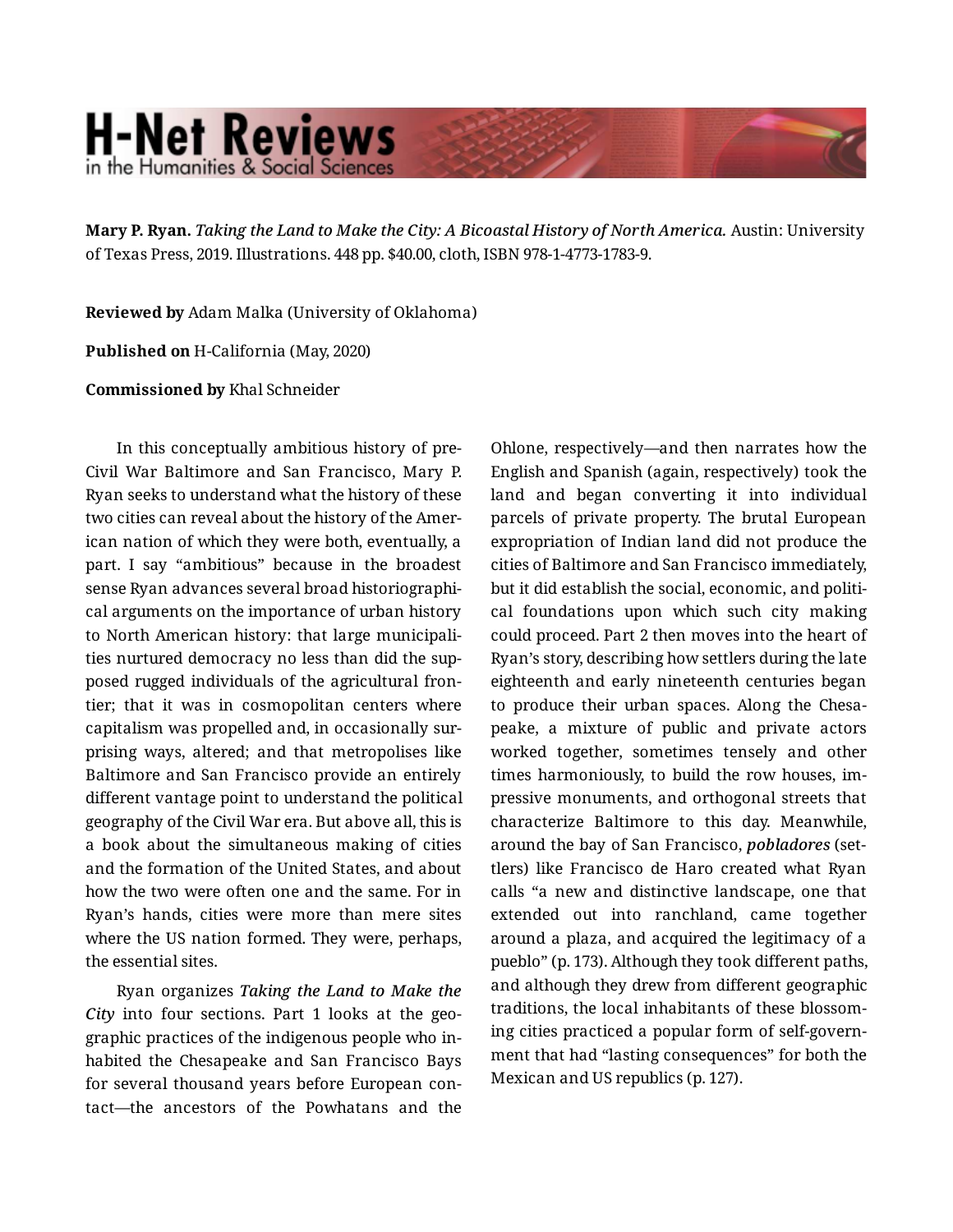The second half of the book examines the rise of Baltimore and San Francisco as modern, capi‐ talist metropolises. Part 3, which consists of two of the book's most fascinating chapters, narrates how by the 1850s each city came to resemble the other in terms of power and size. The paths they took, however, diverged. Baltimore's tale involved an energetic municipality allied with an evergrowing private sector: "as private corporations claimed their private rights and privileges, the mayor, city council, and taxpayers were left with a growing burden of public responsibilities" (p. 256). San Francisco's tale, meanwhile, grew out of the US annexation of Alta California, the Gold Rush, and the frantic land grab that followed. The end re‐ sult of all this rushing and all this grabbing was a distinctly Californian urban landscape, one that did not replicate Baltimore's grid so much as it wrote "a pattern of blocks, lots, and an occasional public square" down the peninsula and toward the Pacific shore (p. 306). The makers of Baltimore and San Francisco made use of land according to their own local logics, and they would continue to do so even as the US fractured along sectional lines. Part 4 concludes this story of two cities with an eastwest perspective, and with urban residents taking still-more territory and building still-more houses and streets during the tumultuous 1860s. As Ryan notes, the sale of city lots did not stop for the Civil War; indeed, it did not stop for anything. She con‐ cludes that the US nation's triumph over sectional‐ ism, slavery, and slaughter was "due in no small part to the history made in cities," where a polyglot of peoples and interests formed an intersecting network around which the postwar world would be built (p. 321).

The power of Ryan's arguments about popular democracy, urban capitalism, and national forma‐ tion rests in the granular nature of her analysis. By reconstructing the processes by which Baltimore and San Francisco were charted, mapped, and built, she intervenes in and occasionally reshapes a number of ongoing debates. Her discussion of the marriage of public and private actors in Balti‐ more, and of the ways that democratic politics and private capital reinforced each other, provides welcome nuance, for instance, to the narrative of urban development specifically and nineteenthcentury American political development more generally. "There was something more complicat‐ ed at work than an abrupt transition from a pri‐ vate to a public city (or vice versa)," writes Ryan. "As private corporations claimed their private rights and privileges, the mayor, city council, and taxpayers were left with a growing burden of re‐ sponsibilities" (pp. 255-56). Meanwhile, Ryan's de‐ tailed discussion of the speculative frenzy that erupted over San Francisco real estate in the after‐ math of the Mexican Cession and Gold Rush con‐ tinues the important work of scholars like Maria Montoya by showing precisely what happened when two legal systems and political economies converged in the most cherished bay of the Mexi‐ can Cession. Perhaps most importantly, Ryan's careful attention to the messy mechanics of land speculation sheds much-needed light on the mapmakers, financiers, property assessors, lawyers, and politicians usually hidden by passive sentence constructions in other historians' work. And these are just a few examples out of many. With remark‐ able attention to detail, Ryan weaves deftly be‐ tween the fields of political geography, vernacular architecture, and urban history to make the per‐ suasive case that cities were incubators of Ameri‐ can democracy, American capitalism, and the American nation itself.

In the broadest sense, *Taking the Land to Make the City* is an ode to the nineteenth-century metropolis and a tribute, in particular, to early Baltimore and San Francisco. Ryan thus adopts an almost elegiac tone, but this occasionally leads to some analytical trouble. It is jarring to read cele‐ bratory accounts of settlers and their descendants in a book that is also a story of settler colonialism. It is likewise curious that her thorough examina‐ tion of geographic commoditization leads Ryan to conclude that "our cities serve as an admonition not to take but to tend the waters and the land" (p.

2